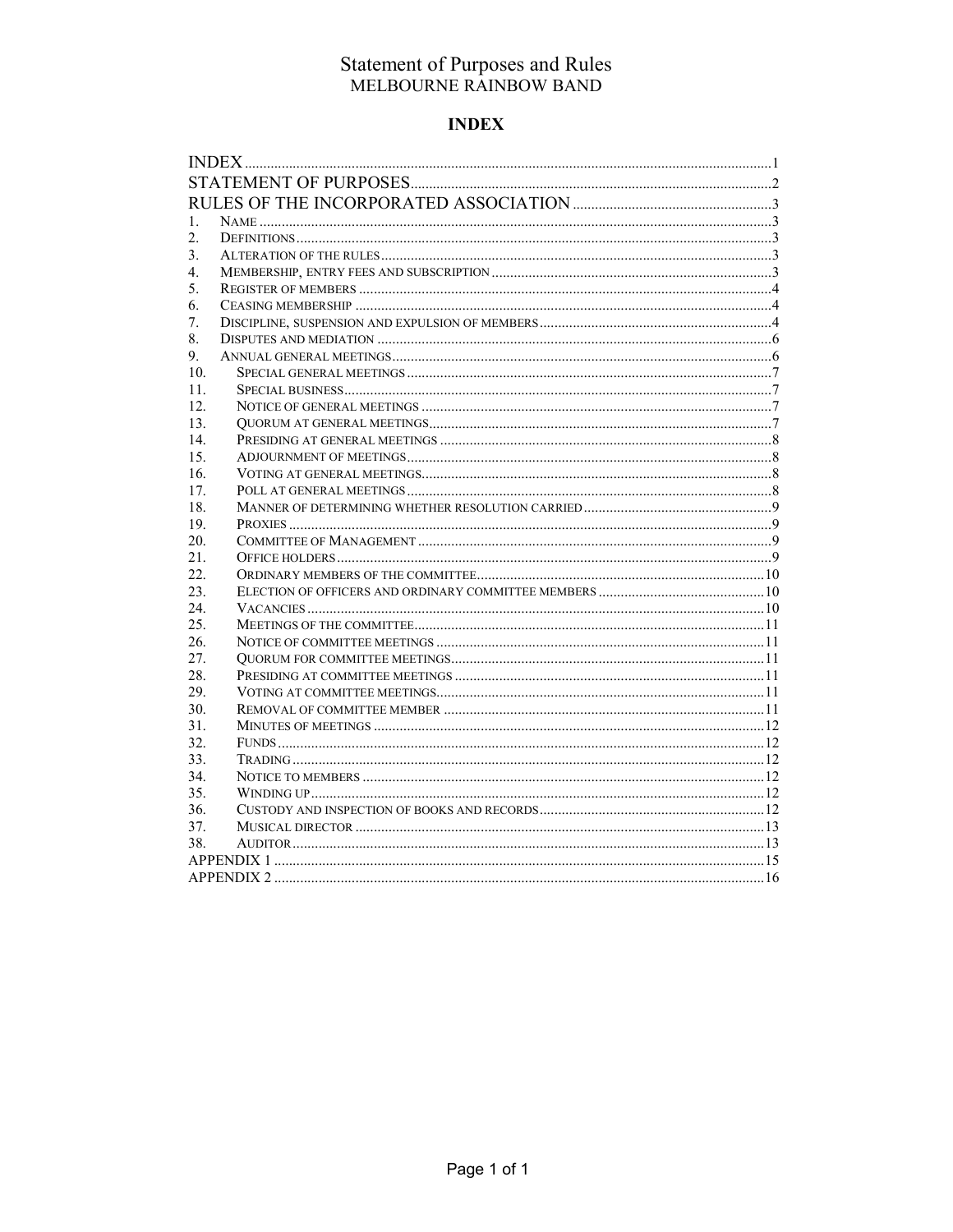### STATEMENT OF PURPOSES

### The purpose of the Association is to:

- a) form a symphonic concert band of a continually improving standard;
- b) promote and develop the musical abilities of musicians within the gay and lesbian community;
- c) provide a musical environment in which musicians can feel comfortable, regardless of their sexual preferences;
- d) provide an association totally free of all forms of homophobia and discrimination;
- e) support and entertain the gay and lesbian community;
- f) perform for and entertain many varied communities;
- g) contribute to the promotion of gay and lesbian artists within the gay and lesbian community and the wider community;
- h) bring together the gay and lesbian community and other communities through music;
- i) promote the association within the Melbourne gay and lesbian community as well as wider communities; and
- j) fundraise for charities within the gay and lesbian community as the Association sees fit.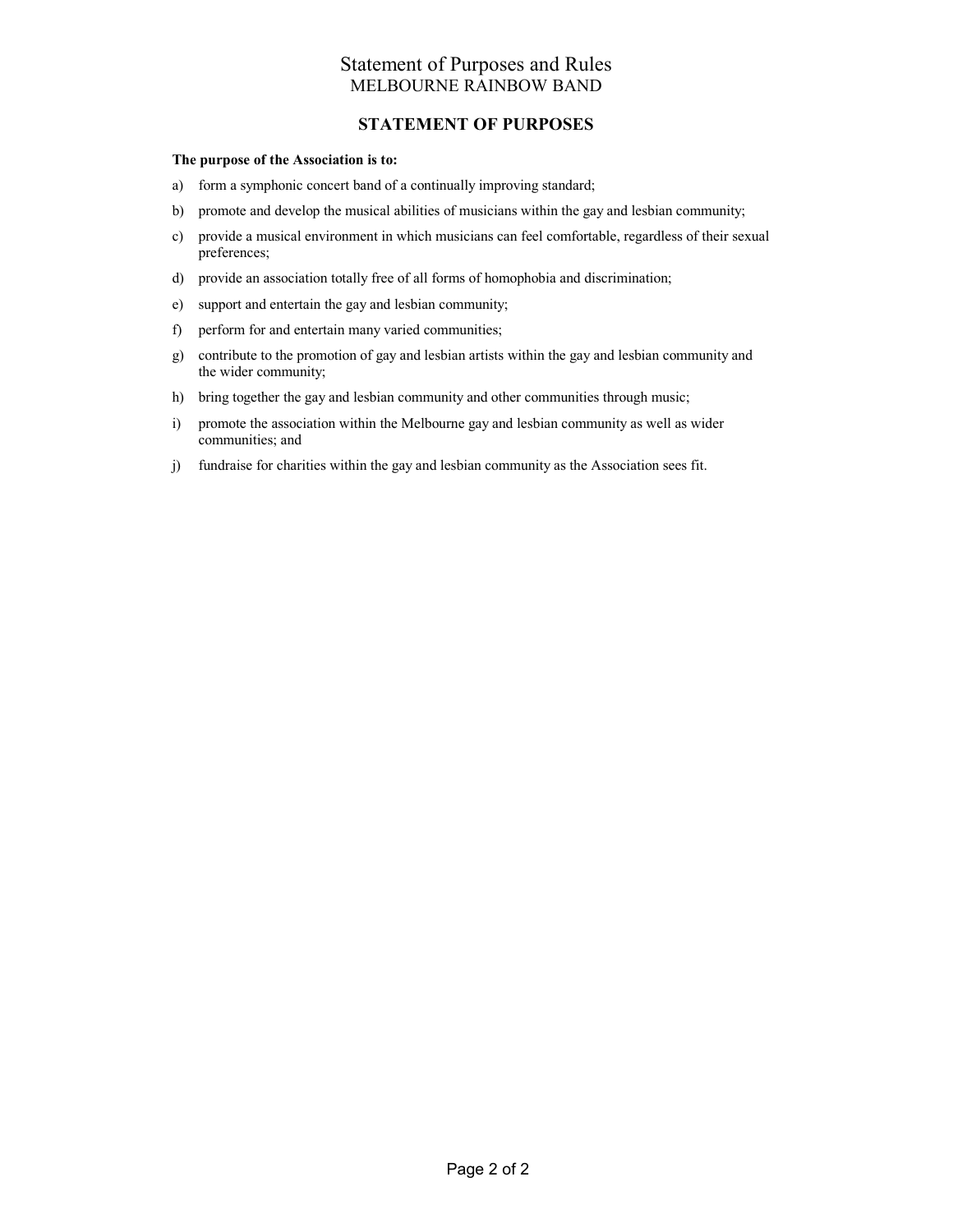### RULES OF THE INCORPORATED ASSOCIATION

### 1. Name

The name of the incorporated association is Melbourne Rainbow Band Inc. (in these Rules called "the Association").

### 2. Definitions

(1) In these Rules, unless the contrary intention appears—

"Act" means the *Associations Incorporation Act 1981* (Vic);

"committee" means the committee of management of the Association;

"financial year" means the year ending on 30 June;

"general meeting" means a general meeting of members convened in accordance with Rule 12.

"member" means a member of the Association;

"ordinary member of the committee" means a member of the committee who is not an officer of the Association under Rule 21;

"Regulations" means regulations under the Act;

- "relevant documents" means records or other documents, however compiled, recorded or stored, that relate to the incorporation and management of the association, including membership records, accounts, accounting records and documents relating to transactions, dealings, business or property of the association.
- (2) In these Rules, a reference to the Administrator of the Association is a reference—
	- (a) if a person holds office under these Rules as Administrator of the Association to that person; and
	- (b) in any other case, to the public officer of the Association.

#### 3. Alteration of the rules

These Rules and the statement of purposes of the Association must not be altered except in accordance with the Act.

#### 4. Membership, entry fees and subscription

- (1) Acceptance of an application for membership of the Association is at the discretion of the Musical Director and may be dependent on that person's musical ability.
- (2) A person attending four rehearsals within a twelve month period is deemed to be eligible for membership.
- (3) Members must pay a subscription fee each year. The annual subscription fee becomes payable upon eligibility for membership.
- (4) Within seven days of payment of the subscription fee the person's name must be entered into the register of members.
- (5) An applicant for membership becomes a member and is entitled to exercise the rights of membership when his or her name is entered in the register of members.
- (6) A right, privilege, or obligation of a person by reason of membership of the Association:
	- (a) is not capable of being transferred or transmitted to another person; and
	- (b) terminates upon the cessation of membership whether by death or resignation or otherwise.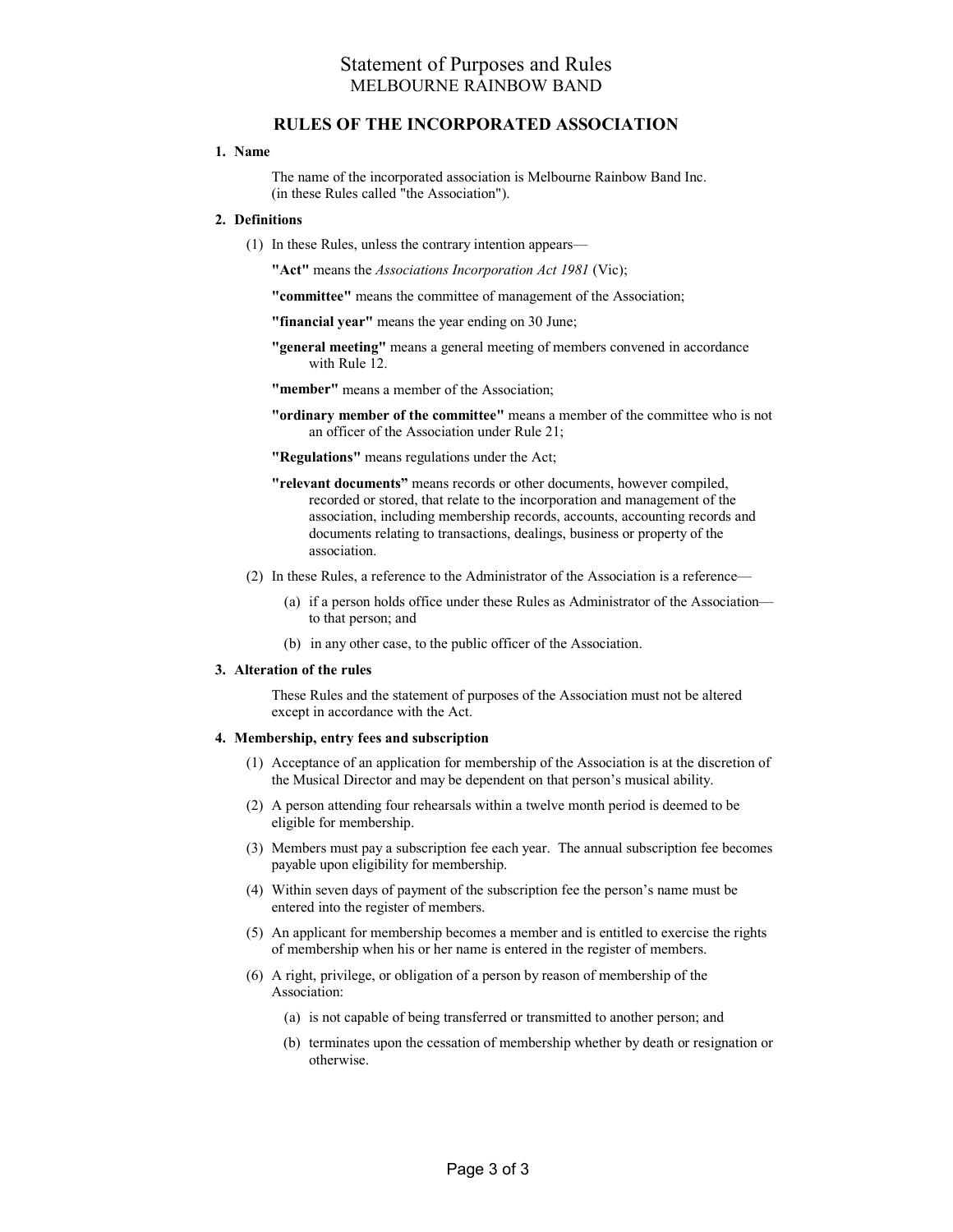- (7) The subscription fee for the next financial year is to be set by resolution of the committee prior to the Annual General Meeting, and declared to members at that Annual General Meeting per Rule 9(3)(e).
- (8) The proscribed subscription fee is to be paid by 1 July annually. Members may pay the subscription fee in bi-annual installments if desired, with half of the proscribed fee to be paid by 1 July and the remainder to be paid by 1 January of the following year.
- (9) Members joining during the year are required to pay a pro-rata fee for their first year, based on the number of months or rehearsals remaining during the year as a proportion of the full annual fee, as calculated by the Treasurer.
- (10) Life membership may be awarded to any person who has made an outstanding and meritorious contribution to the Association by recommendation of the Committee and by resolution of a general meeting. Life members shall not be liable for payment of any subscription fee or levies and shall be entitled to all the benefits and privileges of financial membership of the Association
- (11) Honorary membership may be awarded on an annual basis to any person by resolution of the Committee. Honorary members shall not be liable for payment of any subscription fee or levies and shall be entitled to all the benefits and privileges of financial membership of the Association. Honorary membership expires on 30 June.

### 5. Register of members

- (1) The Administrator must keep and maintain a register of members containing:
	- (a) the name of each member;
	- (b) the date on which each member's name was entered in the register; and
	- (c) subject to the members authorisation, the address of the member.
- (2) The register is available for inspection free of charge by any member upon request.
- (3) A member may make a copy of entries in the register.

### 6. Ceasing membership

- (1) A member of the Association who has paid all moneys due and payable by the member to the Association may resign from the Association by giving notice in writing to the Administrator or President of his or her intention to resign and the date from which the resignation shall take affect.
- (2) After the expiry of the period referred to in sub-rule (1):
	- (a) the member ceases to be a member; and
	- (b) the Administrator must record in the register of members the date on which the member ceased to be a member.
- (3) A member who has not paid their subscription fee by 31 July shall cease to be a member.

### 7. Discipline, suspension and expulsion of members

- (1) Subject to these Rules, if the committee is of the opinion that a member has refused or neglected to comply with these Rules, or has been guilty of conduct unbecoming a member or prejudicial to the interests of the Association, the committee may by resolution:
	- (a) suspend that member from membership of the Association for a specified period; or
	- (b) expel that member from the Association.
- (2) A resolution of the committee under sub-rule (1) does not take effect unless:
	- (a) at a meeting held in accordance with sub-rule (3), the committee confirms the resolution; and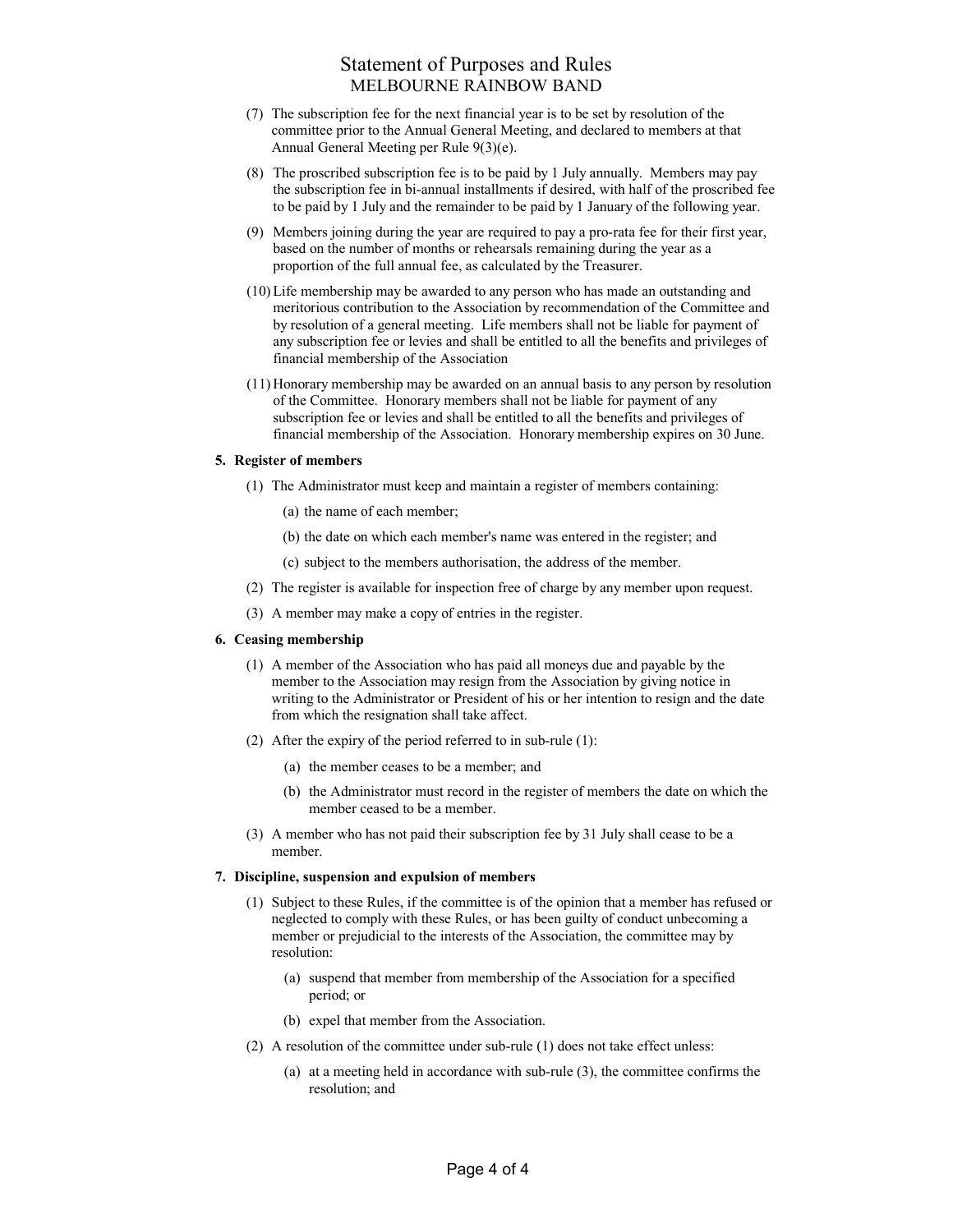- (b) if the member exercises a right of appeal to the Association under this rule, the Association confirms the resolution in accordance with this rule.
- (3) A meeting of the committee to confirm or revoke a resolution passed under sub-rule (1) must be held not earlier than 14 days, and not later than 28 days, after notice has been given to the member in accordance with sub-rule (4).
- (4) For the purposes of giving notice in accordance with sub-rule (3), the President must, as soon as practicable, cause to be given to the member a written notice:
	- (a) setting out the resolution of the committee and the grounds on which it is based; and
	- (b) stating that the member, or his or her representative, may address the committee at a meeting to be held not earlier than 14 days and not later than 28 days after the notice has been given to that member; and
	- (c) stating the date, place and time of that meeting; and
	- (d) informing the member that he or she may do one or both of the following:
		- (i) attend that meeting;
		- (ii) give to the committee before the date of that meeting a written statement seeking the revocation of the resolution;
	- (e) informing the member that, if at that meeting, the committee confirms the resolution, he or she may, not later than 48 hours after that meeting, give the President a notice to the effect that he or she wishes to appeal to the Association in general meeting against the resolution.
- (5) At a meeting of the committee to confirm or revoke a resolution passed under sub-rule (1), the committee must:
	- (a) give the member, or his or her representative, an opportunity to be heard; and
	- (b) give due consideration to any written statement submitted by the member; and
	- (c) determine by resolution whether to confirm or to revoke the resolution.
- (6) If at the meeting of the committee, the committee confirms the resolution, the member may, not later than 7 days after that meeting, give the Administrator or President a notice to the effect that he or she wishes to appeal to the Association in general meeting against the resolution. The notice may be given in person or by post to the ordinary address of the Administrator or President. Notice may be given orally or in writing.
- (7) If the Administrator or President receives a notice under sub-rule (6), he or she must notify the committee and the committee must convene a general meeting of the Association to be held within 21 days after the date on which the Administrator or President received the notice.
- (8) At a general meeting of the Association convened under sub-rule (7):
	- (a) no business other than the question of the appeal may be conducted; and
	- (b) the committee may place before the meeting details of the grounds for the resolution and the reasons for the passing of the resolution; and
	- (c) the member, or his or her representative, must be given an opportunity to be heard; and
	- (d) the members present must vote by secret ballot on the question whether the resolution should be confirmed or revoked.
- (9) A resolution is confirmed if, at the general meeting, not less than two-thirds of the members vote in person, or by proxy, in favour of the resolution. In any other case, the resolution is revoked.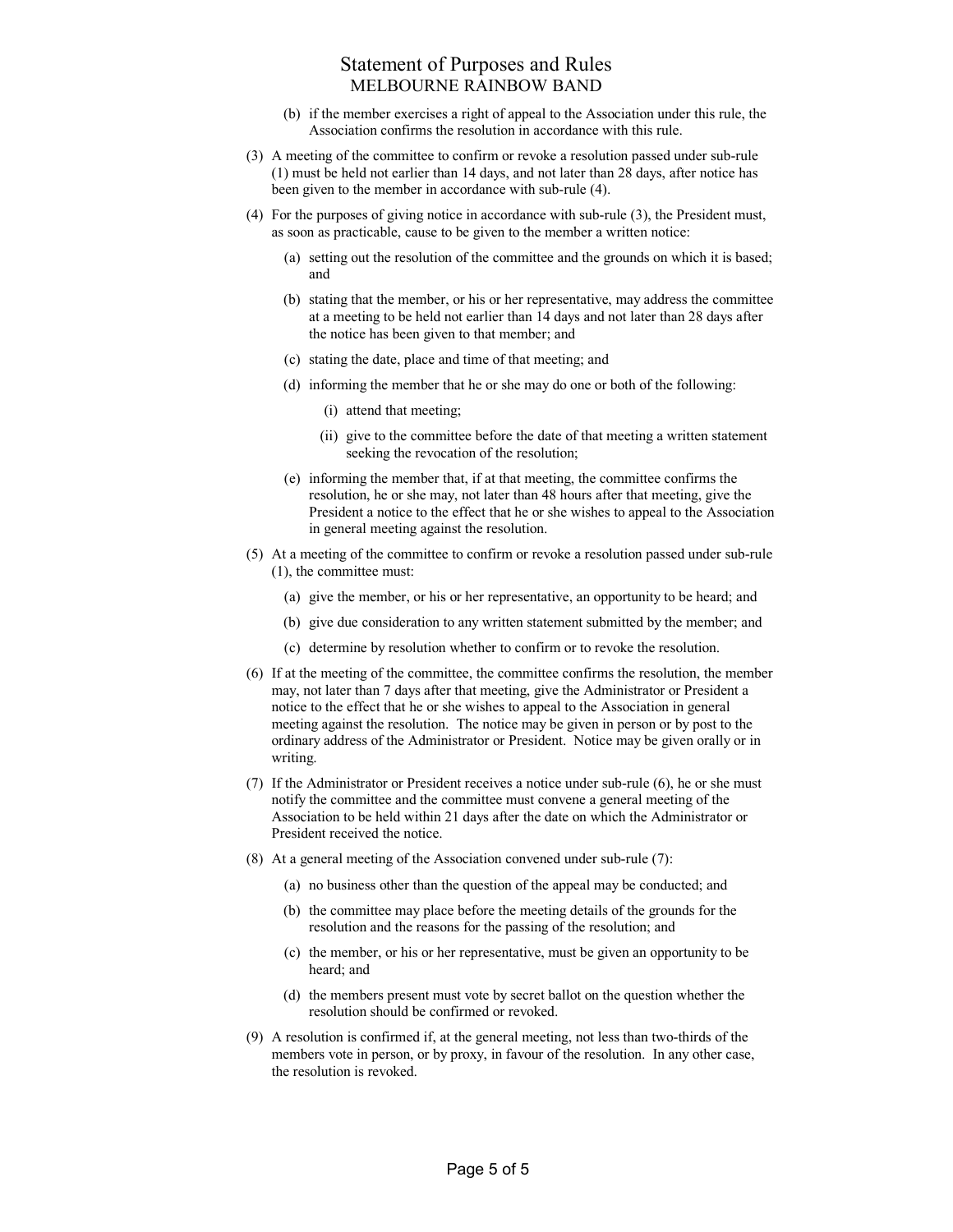#### 8. Disputes and mediation

- (1) The grievance procedure set out in this rule applies to disputes under these Rules between:
	- (a) a member and another member; or
	- (b) a member and the Association.
- (2) The parties to the dispute must meet and discuss the matter in dispute, and, if possible, resolve the dispute within 14 days after the dispute comes to the attention of all of the parties.
- (3) If the parties are unable to resolve the dispute at the meeting, or if a party fails to attend that meeting, then the parties must, within 10 days, hold a meeting in the presence of a mediator.
- (4) The mediator must be:
	- (a) a person chosen by agreement between the parties; or
	- (b) in the absence of agreement:
		- (i) in the case of a dispute between a member and another member, a person appointed by the committee of the Association; or
		- (ii) in the case of a dispute between a member and the Association, a person who is a mediator appointed or employed by the Dispute Settlement Centre of Victoria (Department of Justice).
- (5) A member of the Association can be a mediator.
- (6) The mediator cannot be a member who is a party to the dispute.
- (7) The parties to the dispute must, in good faith, attempt to settle the dispute by mediation.
- (8) The mediator, in conducting the mediation, must:
	- (a) give the parties to the mediation process every opportunity to be heard; and
	- (b) allow due consideration by all parties of any written statement submitted by any party; and
	- (c) ensure that natural justice is accorded to the parties to the dispute throughout the mediation process.
- (9) The mediator must not determine the dispute.
- (10) If the mediation process does not result in the dispute being resolved, the parties may seek to resolve the dispute in accordance with the Act or otherwise at law.

#### 9. Annual general meetings

- (1) The committee may determine the date, time and place of the annual general meeting of the Association, to be convened within five months after the end of the financial year of the Association in accordance with section 30(2A) of the Act.
- (2) The notice convening the annual general meeting must specify that the meeting is an annual general meeting.
- (3) The ordinary business of the annual general meeting shall be:
	- (a) to confirm the minutes of the previous annual general meeting;
	- (b) to receive from the committee reports upon the transactions of the Association during the preceding financial year;
	- (c) to receive and consider the statement submitted by the Association in accordance with section 30(3) of the Act;
	- (d) to appoint an auditor;
	- (e) to declare the subscription fee rates for the next financial year; and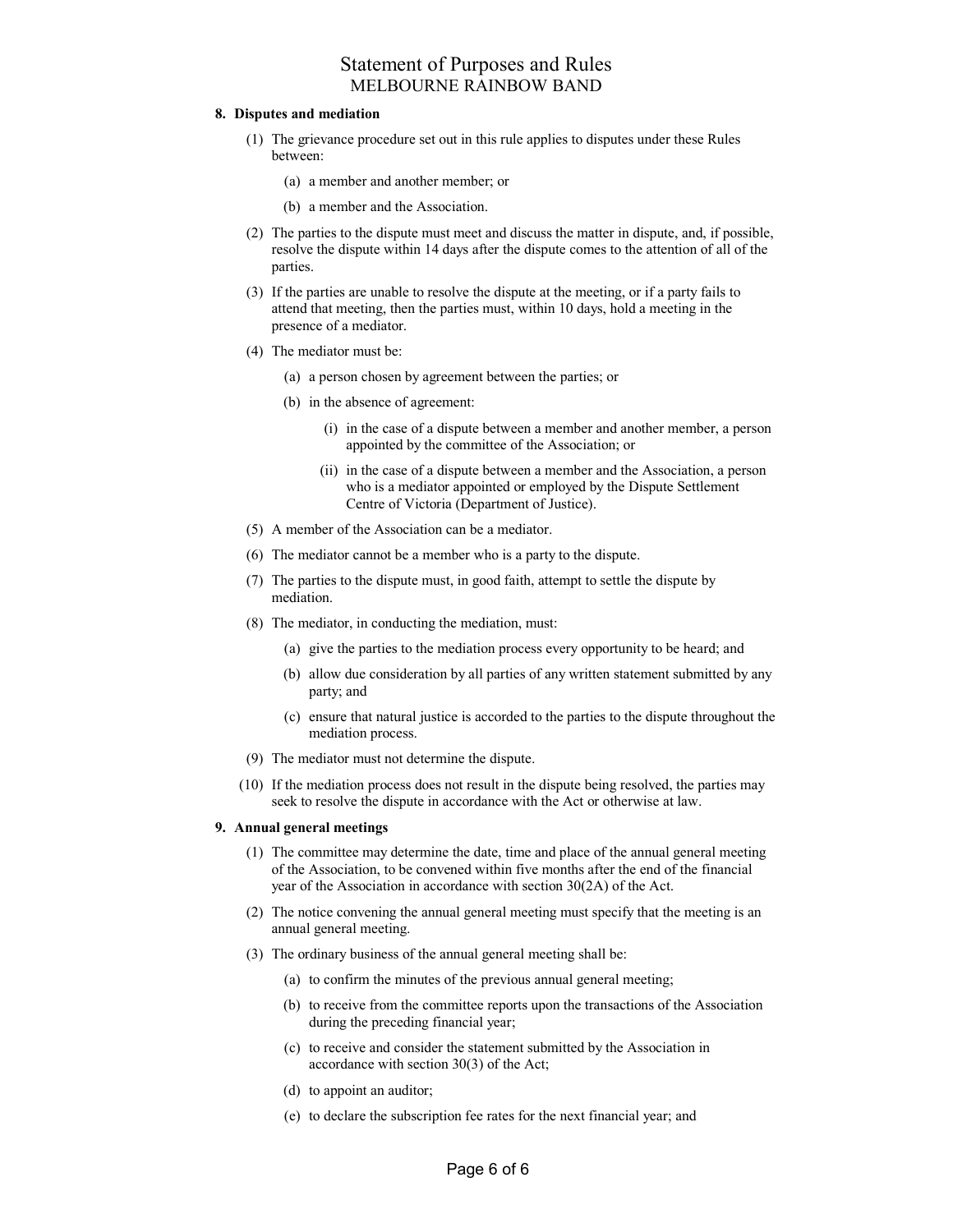- (f) to declare the positions of officers of the Association and ordinary members of the committee vacant, and elect members to these positions in accordance with Rule 23; and
- (4) The annual general meeting may conduct any special business of which notice has been given in accordance with these Rules.

### 10. Special general meetings

- (1) In addition to the annual general meeting, any other general meetings may be held in the same year.
- (2) All general meetings other than the annual general meeting are special general meetings.
- (3) The committee may, whenever it thinks fit, convene a special general meeting of the Association.
- (4) The committee must, on the request in writing of members representing the greater of not less than 5 per cent of the total number of members or five members, convene a special general meeting of the Association.
- (5) The request for a special general meeting must:
	- (a) state the objects of the meeting; and
	- (b) be signed by the members requesting the meeting; and
	- (c) be sent to the address of the Administrator or President.
- (6) If the committee does not cause a special general meeting to be held within one month after the date on which the request is sent to the address of the Administrator or President, the members making the request, or any of them, may convene a special general meeting to be held not later than 3 months after that date.
- (7) If a special general meeting is convened by members in accordance with this rule, it must be convened in the same manner so far as possible as a meeting convened by the committee and all reasonable expenses incurred in convening the special general meeting must be refunded by the Association to the persons incurring the expenses.

#### 11. Special business

All business that is conducted at a special general meeting and all business that is conducted at the annual general meeting, except for business conducted under these Rules as ordinary business of the annual general meeting, is deemed to be special business.

#### 12. Notice of general meetings

- (1) The Administrator or President of the Association, at least 14 days, or if a special resolution has been proposed at least 21 days, before the date fixed for holding a general meeting of the Association, must cause to be issued to each member of the Association a notice stating the place, date and time of the meeting and the nature of the business to be conducted at the meeting.
- (2) No business other than that set out in the notice convening the meeting may be conducted at the meeting.
- (3) A member intending to bring any business before a meeting may notify the Administrator or President, who must include that business in the notice calling the next general meeting.

### 13. Quorum at general meetings

 (1) No item of business may be conducted at a general meeting unless a quorum of members entitled under these Rules to vote is present at the time when the meeting is considering that item.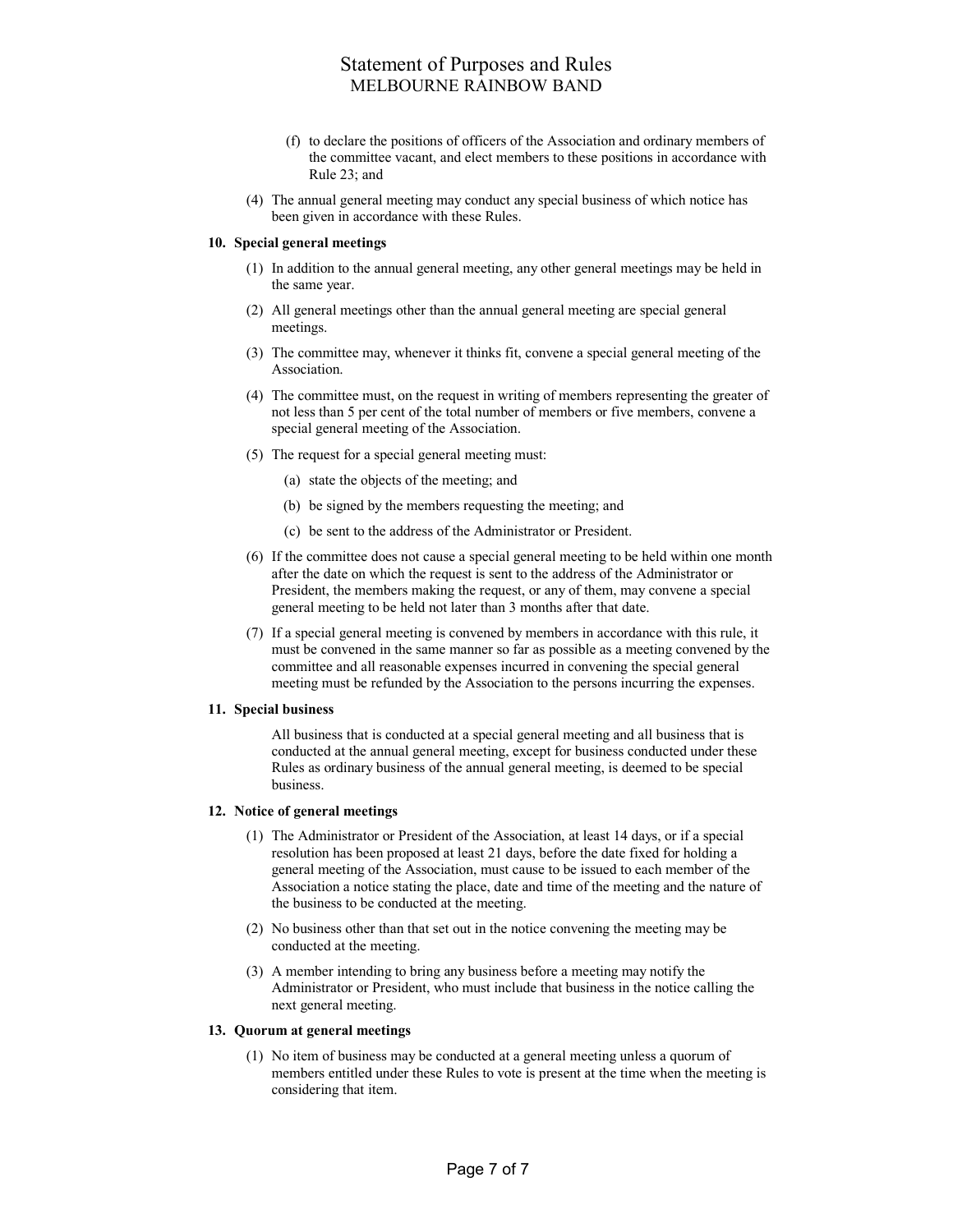- (2) 25 per cent of the total number of members or a minimum of ten members, whichever is greater, personally present (being members entitled under these Rules to vote at a general meeting) constitute a quorum for the conduct of the business of a general meeting.
- (3) If, within half an hour after the appointed time for the commencement of a general meeting, a quorum is not present:
	- (i) in the case of a meeting convened upon the request of members, the meeting must be dissolved; and
	- (ii) in any other case, the meeting shall stand adjourned to the same day in the next week at the same time and (unless another place is specified by the Chairperson at the time of the adjournment or by written notice to members given before the day to which the meeting is adjourned) at the same place.
- (4) If at the adjourned meeting the quorum is not present within half an hour after the time appointed for the commencement of the meeting, the members personally present (being not less than 5) shall be a quorum.

### 14. Presiding at general meetings

- (1) The President, or in the President's absence, the Vice-President, shall preside as Chairperson at each general meeting of the Association, subject to sub-rule (3).
- (2) If the President and the Vice-President are absent from a general meeting, or are unable to preside, the members present must select one of their number to preside as Chairperson.
- (3) Upon the request of two or more members prior to or during a meeting, a poll must be taken on the election of a Chairperson, with reference to Rule 17(2).

### 15. Adjournment of meetings

- (1) The person presiding may, with the consent of a majority of members present at the meeting, adjourn the meeting from time to time and place to place.
- (2) No business may be conducted at an adjourned meeting other than the unfinished business from the meeting that was adjourned.
- (3) If a meeting is adjourned for 14 days or more, notice of the adjourned meeting must be given in accordance with Rule 12.
- (4) Except as provided in sub-rule (3), it is not necessary to give notice of an adjournment or of the business to be conducted at an adjourned meeting.

#### 16. Voting at general meetings

- (1) Upon any question arising at a general meeting of the Association, a member has one vote only.
- (2) All votes must be given personally or by proxy.
- (3) In the case of an equality of voting on a question, the Chairperson of the meeting is entitled to exercise a second or casting vote.
- (4) A member is not entitled to vote at a general meeting unless all moneys due and payable by the member to the Association have been paid.

### 17. Poll at general meetings

- (1) If at a meeting a poll on any question is demanded by not less than 5 members, it must be taken at that meeting in such manner as the Chairperson may direct and the resolution of the poll shall be deemed to be a resolution of the meeting on that question.
- (2) A poll that is demanded on the election of a Chairperson or on a question of an adjournment must be taken immediately and a poll that is demanded on any other question must be taken at such time before the close of the meeting as the Chairperson may direct.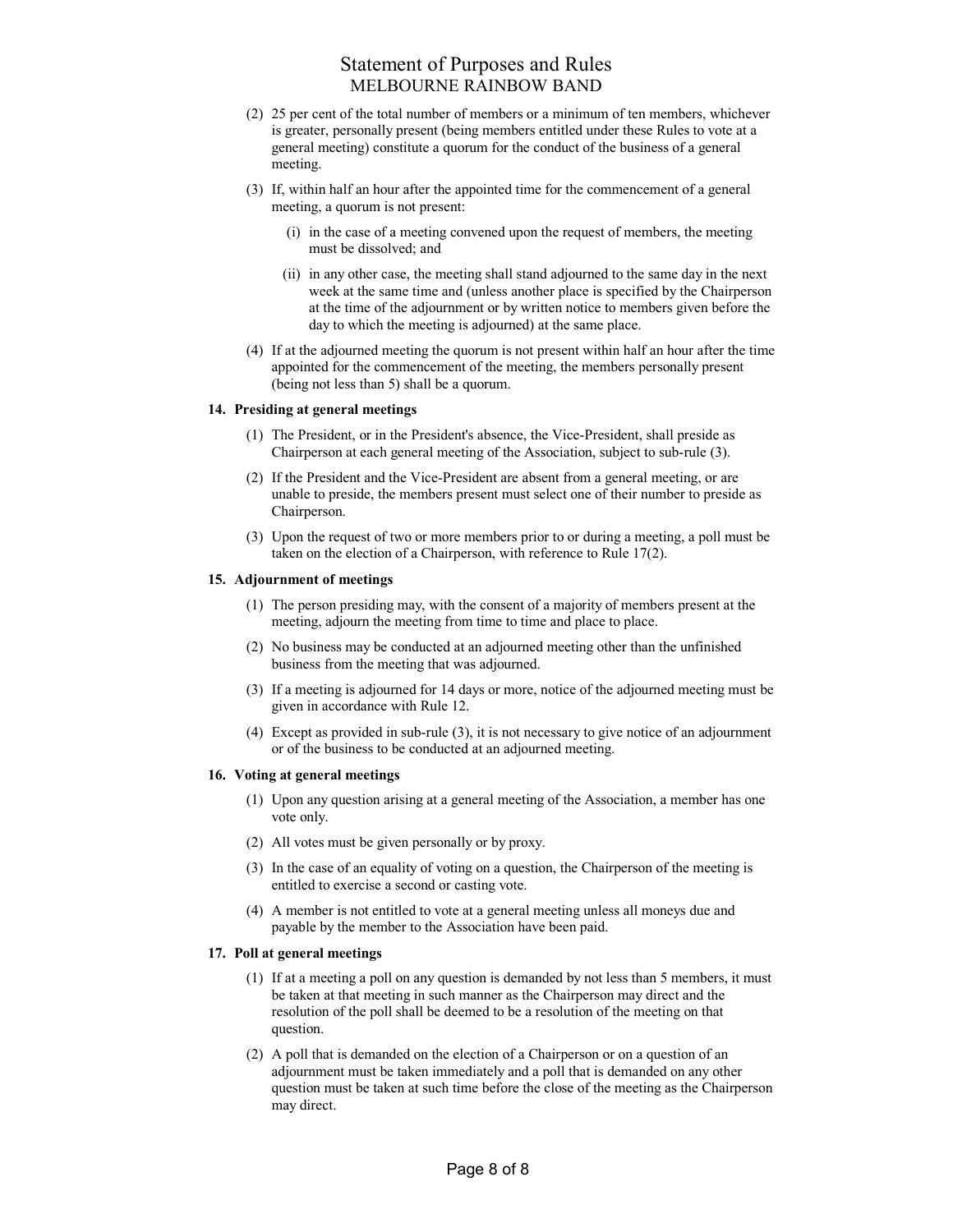### 18. Manner of determining whether resolution carried

If a question arising at a general meeting of the Association is determined on a show of hands then:

- (a) a declaration by the Chairperson that a resolution has been:
	- (i) carried; or
	- (ii) carried unanimously; or
	- (iii) carried by a particular majority; or
	- (iv) lost; and
- (b) an entry to that effect is made in the minute book of the Association

are evidence of the fact, without proof of the number or proportion of the votes recorded in favour of, or against, that resolution.

#### 19. Proxies

- (1) Each member is entitled to appoint another member as a proxy by notice given to the Administrator no later than 24 hours before the time of the meeting in respect of which the proxy is appointed.
- (2) The notice appointing the proxy must be:
	- (a) for a meeting of the Association convened under Rule  $7(7)$ , in the form set out in Appendix 1; or
	- (b) in any other case, in the form set out in Appendix 2.

### 20. Committee of Management

- (1) The affairs of the Association shall be managed by the committee of management.
- (2) The committee:
	- (a) shall control and manage the business and affairs of the Association; and
	- (b) may, subject to these Rules, the Act and the Regulations, exercise all such powers and functions as may be exercised by the Association other than those powers and functions that are required by these Rules to be exercised by general meetings of the members of the Association; and
	- (c) subject to these Rules, the Act and the Regulations, has power to perform all such acts and things as appear to the committee to be essential for the proper management of the business and affairs of the Association.
- (3) Subject to section 23 of the Act, the committee shall consist of:
	- (a) the officers of the Association each of whom shall be elected at the annual general meeting of the Association in each year;
	- (b) five ordinary members each of whom shall be elected at the annual general meeting of the Association in each year; and
	- (c) subject to Rule 38, a musical director.

### 21. Office holders

- (1) The officers of the Association shall be:
	- (a) a President;
	- (b) a Vice-President;
	- (c) a Treasurer; and
	- (d) an Administrator.
- (2) The provisions of Rule 23, so far as they are applicable and with the necessary modifications, apply to and in relation to the election of persons to any of the offices referred to in sub-rule (1).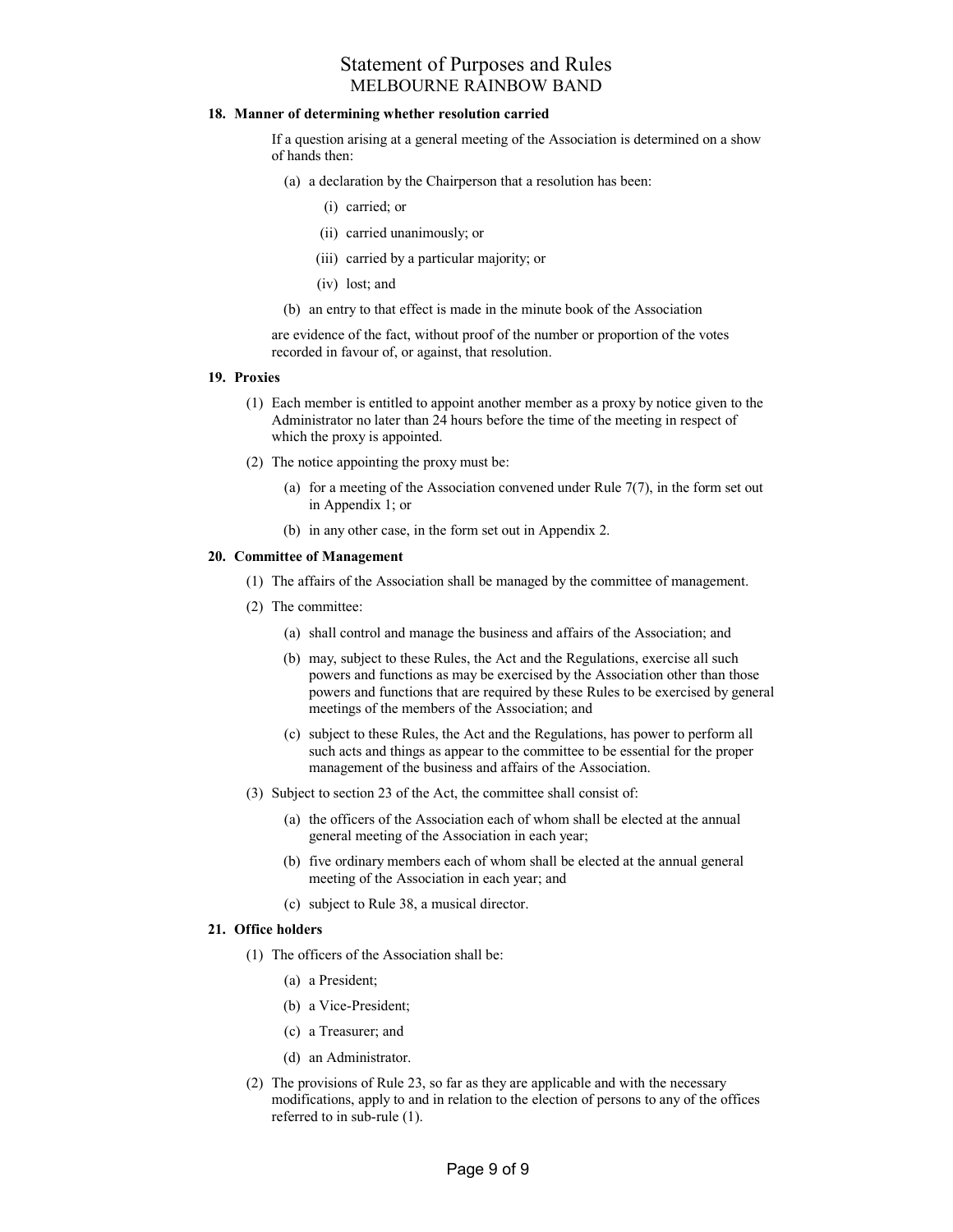- (3) Each officer of the Association shall hold office until the annual general meeting next after the date of his or her election but is eligible for re-election.
- (4) In the event of a casual vacancy in any office referred to in sub-rule (1), the committee may appoint one of its members to the vacant office and the member appointed may continue in office up to and including the conclusion of the annual general meeting next following the date of the appointment.

### 22. Ordinary members of the committee

- (1) Subject to these Rules, each ordinary member of the committee shall hold office until the annual general meeting next after the date of election but is eligible for re-election.
- (2) In the event of a casual vacancy occurring in the office of an ordinary member of the committee, a special general meeting may be called by the committee to elect a member of the Association to fill the vacancy and the member appointed shall hold office, subject to these Rules, until the annual general meeting next following the date of the appointment.

### 23. Election of officers and ordinary committee members

- (1) Nominations of candidates for election as officers of the Association or as ordinary members of the committee must be:
	- (a) made in writing, signed by two members of the Association and accompanied by the written consent of the candidate (which may be endorsed on the form of nomination); and
	- (b) delivered to the Administrator of the Association not less than 7 days before the date fixed for the holding of the general meeting.
- (2) A candidate may be nominated for more than one office or ordinary committee member position, however the candidate may only be elected to and hold one committee position.
- (3) If insufficient nominations are received to fill all vacancies on the committee, the candidates nominated shall be deemed to be elected and further nominations may be received at the annual general meeting.
- (4) If the number of nominations received is equal to the number of vacancies to be filled, the persons nominated shall be deemed to be elected.
- (5) If the number of nominations exceeds the number of vacancies to be filled, a ballot must be held.
- (6) The ballot for the election of officers and ordinary members of the committee must be conducted at the general meeting in such usual and proper manner as the committee may direct but subject to the following:
	- (a) voting shall be by secret ballot;
	- (b) the positions on the ballot paper of candidates' names shall be determined by lot; and
	- (c) if two or more candidates receive an equal number of votes the result shall be decided by lot.

### 24. Vacancies

The office of an officer of the Association, or of an ordinary member of the committee, becomes vacant if the officer or member:

- (a) ceases to be a member of the Association; or
- (b) becomes an insolvent under administration within the meaning of the Corporations Act 2001 (Cth) as amended from time to time; or
- (c) resigns from office by notice in writing given to the Administrator or President; or
- (d) is removed from their position by the committee as set out in Rule 30.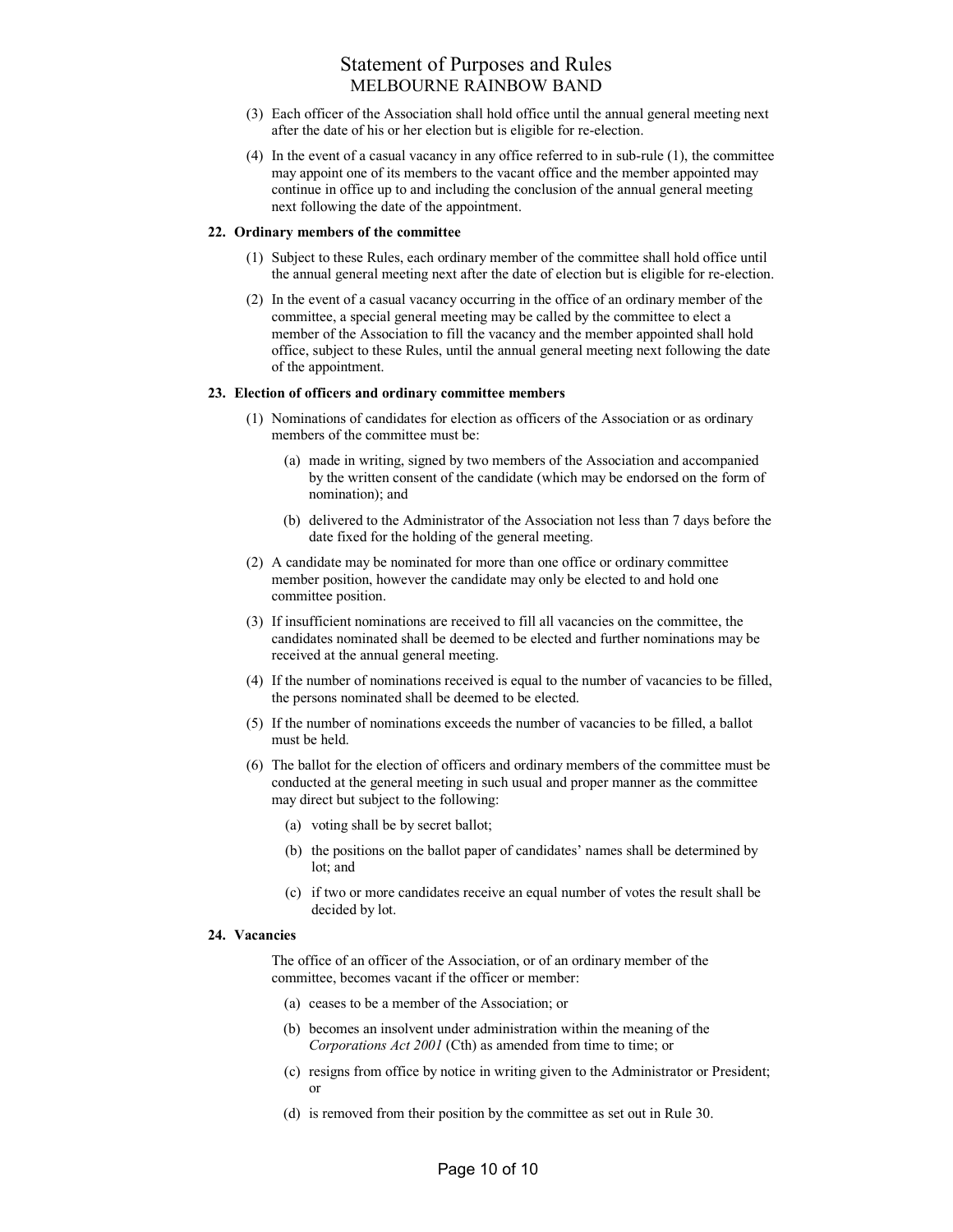### 25. Meetings of the committee

- (1) The committee must meet at least 3 times in each year at such place and such times as the committee may determine.
- (2) Special meetings of the committee may be convened by the President or by any 4 members of the committee.
- (3) In the event of urgent business requiring transaction between meetings of the committee and in the event of it being impractical to convene a special meeting of the committee as specified in Rule 26(2), the urgent business shall be transacted by the agreement of no less than three officers of the committee. Any business transacted in this way by the officers shall be referred to the next meeting of the committee for ratification.

### 26. Notice of committee meetings

- (1) Notice of each committee meeting must be given to each member of the committee at least 2 business days before the date of the meeting.
- (2) Written notice must be given to members of the committee of any special meeting specifying the general nature of the business to be conducted and no other business may be conducted at such a meeting.

### 27. Quorum for committee meetings

- (1) Any 4 members of the committee constitute a quorum for the conduct of the business of a meeting of the committee.
- (2) No business may be conducted unless a quorum is present.
- (3) If within half an hour of the time appointed for the meeting a quorum is not present:
	- (i) in the case of a special meeting, the meeting lapses;
	- (ii) in any other case, the meeting shall stand adjourned to the same place and the same time and day in the following week.
- (4) The committee may act notwithstanding any vacancy on the committee.

### 28. Presiding at committee meetings

At meetings of the committee:

- (a) the President or, in the President's absence, the Vice-President presides; or
- (b) if the President and the Vice-President are absent, or are unable to preside, the members present must choose one of their number to preside; or
- (3) Upon the request of two or more committee members prior to or during a committee meeting, a poll must be taken to decide who shall preside.

### 29. Voting at committee meetings

- (1) Questions arising at a meeting of the committee, or at a meeting of any sub-committee appointed by the committee, shall be determined on a show of hands or, if a member requests, by a poll taken in such manner as the person presiding at that meeting may determine.
- (2) Each member present at a meeting of the committee, or at a meeting of any subcommittee appointed by the committee (including the person presiding at the meeting), is entitled to one vote. The chairperson shall not have a casting vote. If the voting is tied the resolution will be put to the meeting a second time, if the voting is still tied the resolution shall be deemed lost.

#### 30. Removal of committee member

 (1) The Association in general meeting may, by resolution, remove any member of the committee before the expiration of the member's term of office and elect another member in his or her place to hold office until the expiration of the term of the firstmentioned member.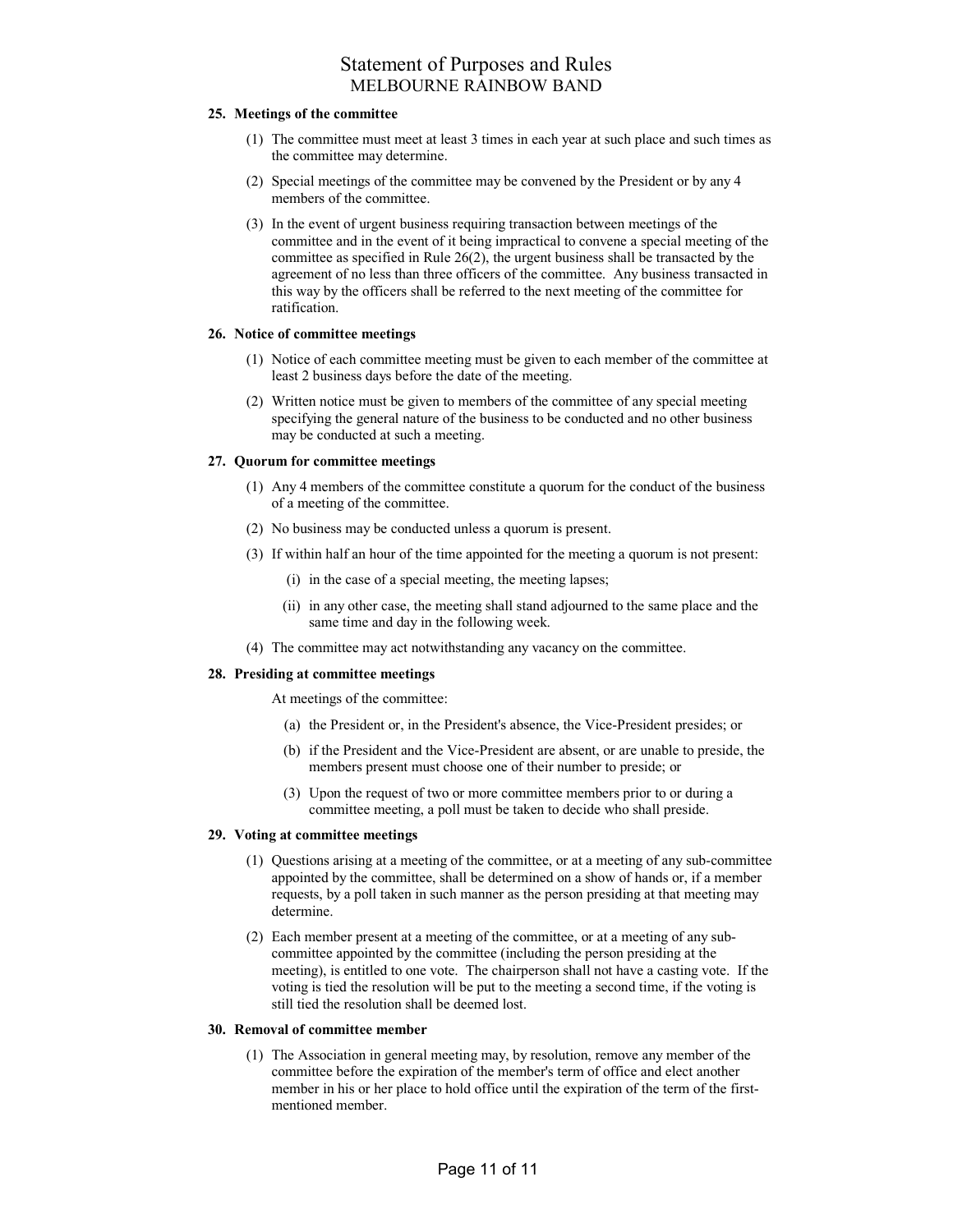- (2) A member who is the subject of a proposed resolution referred to in sub-rule (1) may make representations in writing to the Administrator or President of the Association (not exceeding a reasonable length) and may request that the representations be provided to the members of the Association.
- (3) The Administrator or President may give a copy of the representations to each member of the Association or, if they are not so given, the member may require that they be read out at the meeting.

### 31. Minutes of meetings

The Administrator of the Association must keep minutes of the resolutions and proceedings of each general meeting, and each committee meeting, together with a record of the names of persons present at committee meetings.

### 32. Funds

- (1) The Treasurer of the Association must:
	- (a) collect and receive all moneys due to the Association and make all payments authorised by the Association; and
	- (b) keep correct accounts and books showing the financial affairs of the Association with full details of all receipts and expenditure connected with the activities of the Association.
- (2) All cheques, drafts, bills of exchange, promissory notes and other negotiable instruments must be signed by two members of the committee.
- (3) The funds of the Association shall be derived from entrance fees, annual subscriptions, donations and such other sources as the committee determines.

### 33. Trading

- (1) The Association is authorised to trade in accordance with section 51 of the Act.
- (2) The assets and income of the Association shall be applied solely in furtherance of its purposes and no portion shall be distributed directly or indirectly to the members except as bona fide compensation for services rendered or expenses incurred on behalf of the Association.

### 34. Notice to members

Any notice that is required to be given to a member, by or on behalf of the Association, under these Rules may be given by:

- (a) delivering the notice to the member personally. Notices given to a member in person may be oral or written; or
- (b) electronic transmission to an address supplied by the member; or
- (c) sending it by prepaid post addressed to the member at that member's address shown in the register of members; or
- (d) facsimile transmission, if the member has requested that the notice be given to him or her in this manner.

#### 35. Winding up

In the event of the Association being dissolved, the amount that remains after such dissolution and the satisfaction of all debts and liabilities shall be transferred to another organisation with similar purposes which is not carried on for the profit or gain of its individual members.

#### 36. Custody and inspection of books and records

 (1) Except as otherwise provided in these Rules, the Administrator must keep in his or her custody or under his or her control all books, documents and securities of the Association.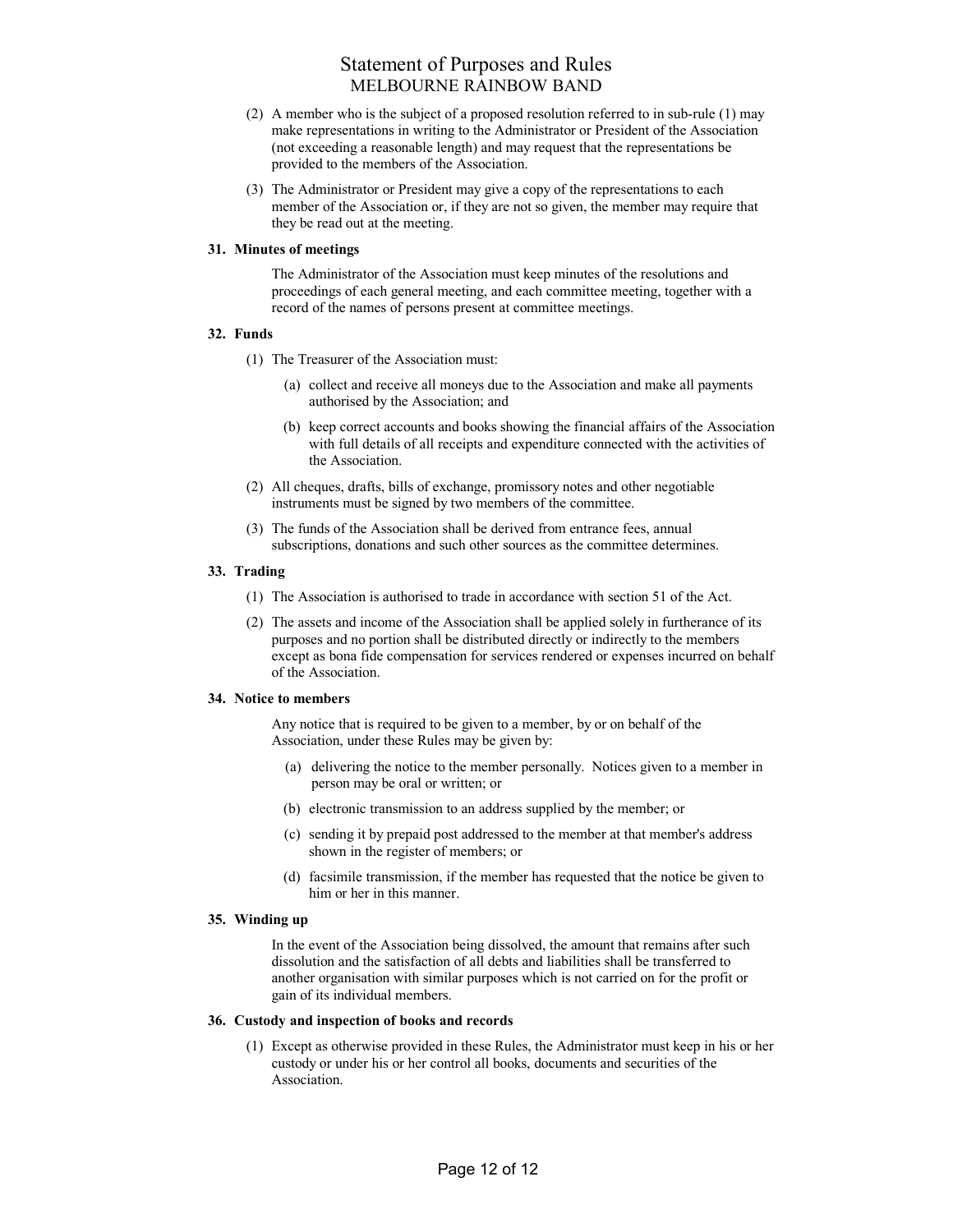- (2) All accounts, books, securities and any other relevant documents of the Association must be available for inspection free of charge by any member upon request.
- (3) A member may make a copy of any accounts, books, securities and any other relevant documents of the Association.

### 37. Musical director

- (1) The musical director shall be appointed in the first instance by resolution of the members in general meeting. This same musical director shall be reappointed each year by resolution of the committee at the first meeting after an annual general meeting for the period until the next committee meeting first held after an annual general meeting.
- (2) The musical director shall have voting rights as a member of the committee.
- (3) The musical director shall not have voting rights at general meetings of the Association, expect where the musical director is also a life member.
- (4) The musical director shall not hold office as an officer of the Association or an ordindary member of the committee.
- (5) The musical director shall be paid professional fees to be set by resolution of the committee at the first committee meeting after an annual general meeting.
- (6) The musical director may resign by giving one months notice in writing to the Administrator or President of their intention to resign and upon the expiration of that period of notice the musical director's appointment shall cease.
- (7) The musical director may be removed from office by resolution of the Association in general meeting. The musical director must be given one months notice in writing by the Administrator or President of the cessation of their appointment and upon expiration of that period of notice the musical director's appointment shall cease.
- (8) In the case of a musical director resigning or being removed from office, an acting musical director may be appointed by resolution of the committee until the next general meeting. The professional fees to be paid to the acting musical director shall be decided by resolution of the committee.
- (9) The musical director may take leave of absence by giving one months notice in writing to the Administrator or President of their intention to take a leave of absence and upon the expiration of that period of notice the musical director's appointment shall temporarily cease. An acting musical director may be appointed by resolution of the committee for the duration of the period of leave of absence of the musical director. The professional fees to be paid to the acting musical director shall be decided by resolution of the committee.

#### 38. Auditor

- (1) An auditor or auditors shall be appointed at the annual general meeting each year and shall hold office until the next annual general meeting.
- (2) In the event of a casual vacancy in the office of auditor, the committee may temporarily appoint to that office a qualified person. That person so appointed may continue in office until the next annual general meeting.
- (3) The fees and expenses of the auditor
	- (a) shall be fixed by resolution of members following the appointment of the auditor at the annual general meeting or, if agreed by resolution of members, by the resolution of committee at a later date; or
	- (b) shall be fixed by resolution of committee in the case of an auditor appointed by the committee.
- (4) The auditor shall be:
	- (a) a registered company auditor; or
	- (b) a firm of registered company auditors; or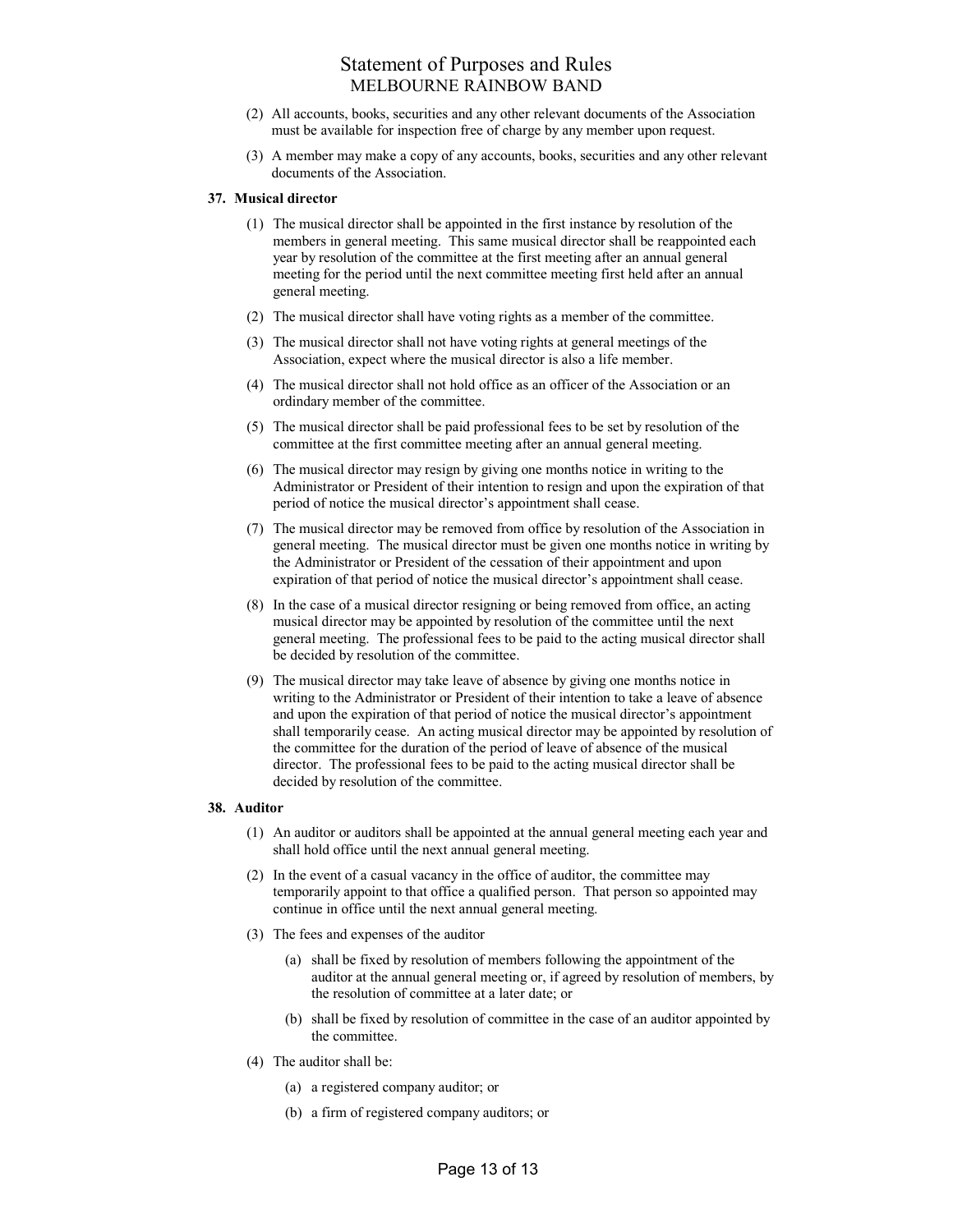- (c) a person who is a member of CPA Australia or the Institute of Chartered Accountants in Australia; or
- (d) any other person who is approved by the Registrar as an auditor.
- (5) An examination of the accounts and records shall be undertaken by the auditor in the period July to September in each year.
- (6) The auditor shall have access to the books and accounts of the Association at all times.
- (7) The auditor shall make a report to the members in general meeting on every balancesheet and statement of income and expenditure laid before such annual general meeting during their term of office and shall:
	- (a) state whether they have obtained the information and explanations required by them; and
	- (b) whether in their opinion the statements are drawn up so as to exhibit a true and fair view of the financial position of the association according to the information at their disposal and explanations given to them, and as shown by the books of the association.
- (8) The auditor may, if they consider it desirable to do so, make a report directly to the members in general meeting on any matter coming within the scope of their duties.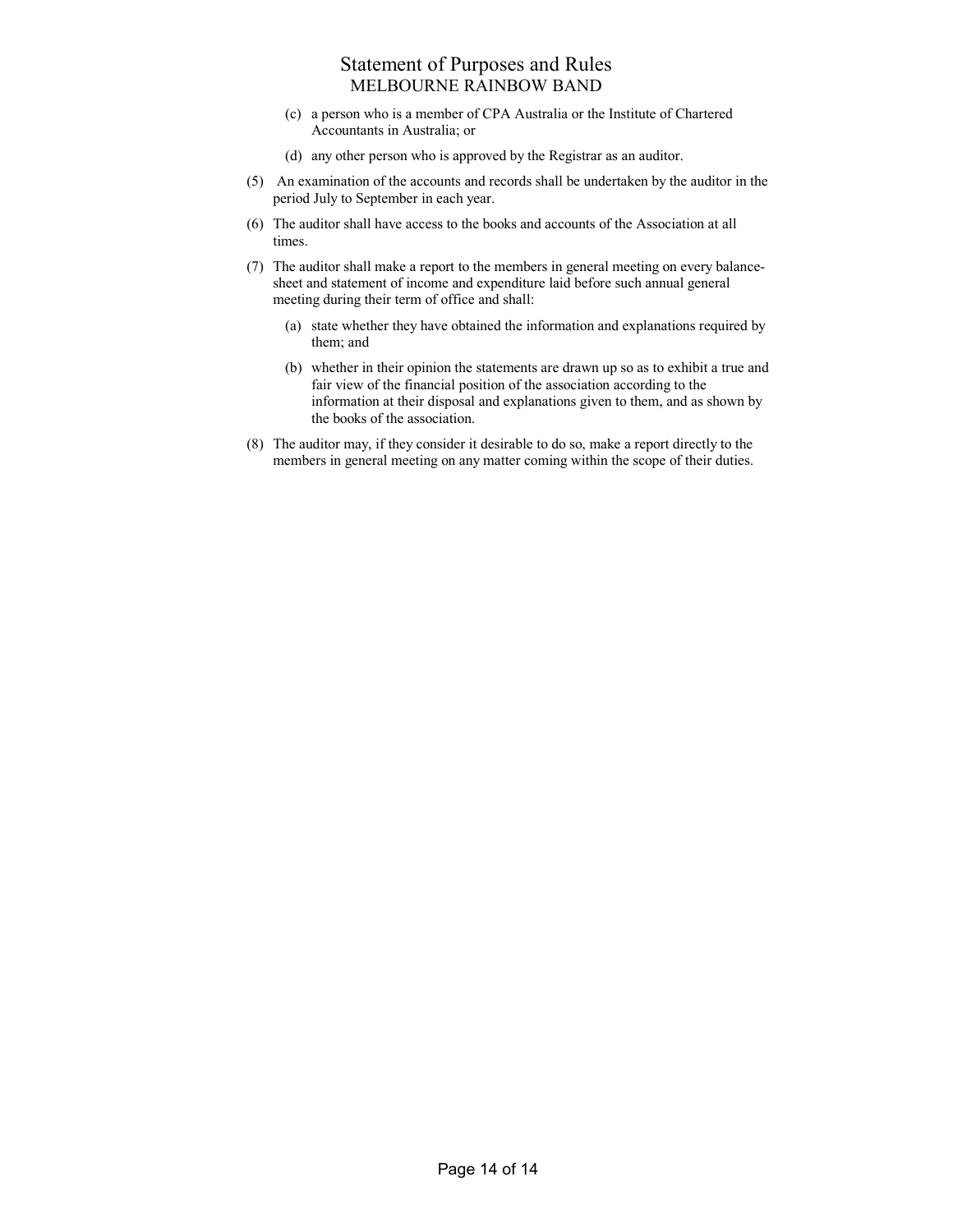### APPENDIX 1

### FORM OF APPOINTMENT OF PROXY FOR MEETING OF ASSOCIATION CONVENED UNDER RULE 7(7)

I,

(name)

of

(address)

being a member of the Melbourne Rainbow Band Inc

appoint

(name of proxy holder)

of

(address of proxy holder)

being a member of that Incorporated Association, as my proxy to vote for me on my behalf at the appeal to the general meeting of the Association convened under Rule 7(7), to be held on -

(date of meeting)

and at any adjournment of that meeting.

I authorise my proxy to vote on my behalf at their discretion in respect of the following resolution (insert details of resolution passed under Rule 7(1)).

Signed

Date